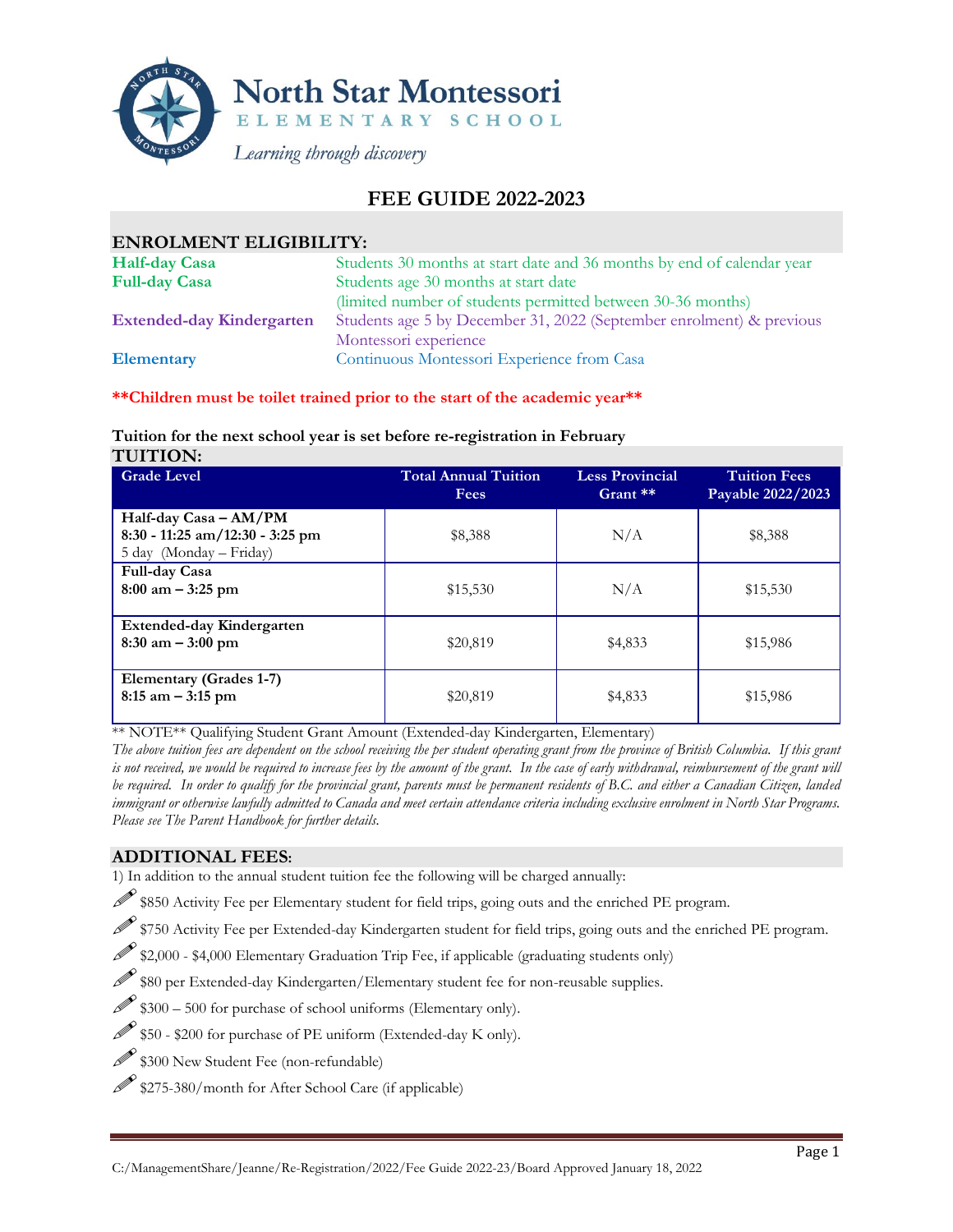

# **FEE GUIDE 2022-2023**

#### 2) **Application Fee**

All applicants to North Star are required to pay a non-refundable application fee. The fee for the half-day & full-day Casa programs is \$100 and the fee for the Extended-day Kindergarten & Elementary programs is \$250. Applicants who are not offered a space by January of the academic year in which they applied will be required to submit a re-application if they wish to apply the following year.

### **DISCOUNTS:**

#### **Sibling Discount**

A sibling discount of 10% for any additional child is applied to the Tuition Fees Payable from the table above. This discount is applied to the lower tuition amount.

## **PAYMENT PLANS:**

North Star offers two payment options to ensure flexibility for all financial situations. Please note that these payment options are for **tuition payments commencing March 1 st only.**

#### **Full Payment Plan**

A 2 % discount on the Tuition Fees Payable is available for the entire amount of the Tuition Fees received **by March 1 st only**. **The non-refundable fees including: Activity Fee, School Supplies Fee and New Student Fee (where applicable) will be added to your total payment.**

| Example: (not inclusive of additional fees) |             |
|---------------------------------------------|-------------|
| Tuition due upon registration               | \$15,986.00 |
| Early payment discount                      | \$319.72    |
| <b>Total Early Payment</b>                  | \$15,666.28 |
|                                             |             |

#### **Monthly Payment Plan**

10 equal monthly installments of the Tuition Fees Payable paid by Pre-Authorized Debit (PAD) or cheques on the 1st of each month, beginning March 1<sup>st</sup> through February 1<sup>st</sup> (no payments July & Aug). All post-dated cheques must be submitted by March 1st. To take advantage of this monthly payment plan, a non-refundable \$100 Administration Fee is required. **The non-refundable fees including: Administration Fee, Activity Fee, School Supplies Fee and New Student Fee (where applicable) will be added to your monthly payment amount.**

| Example (not inclusive of additional fees)    |             |  |
|-----------------------------------------------|-------------|--|
| Annual Tuition due in 10 monthly installments | \$15,986.00 |  |
| Administration Fee                            | 100.00      |  |
| Total                                         | \$16,086.00 |  |
|                                               |             |  |

## **INTERNATIONAL STUDENTS:**

North Star Montessori is able to enrol a limited number of International students who are not Canadian citizens or landed immigrants. Students must live with at least one of their parents during their stay. Fees are \$19,845 per year, non-refundable, payable by certified check or money order by Sept 1. Students must possess a valid student visa, proof of medical insurance, as well as a letter of acceptance and are expected to attend through to the end of the school year.